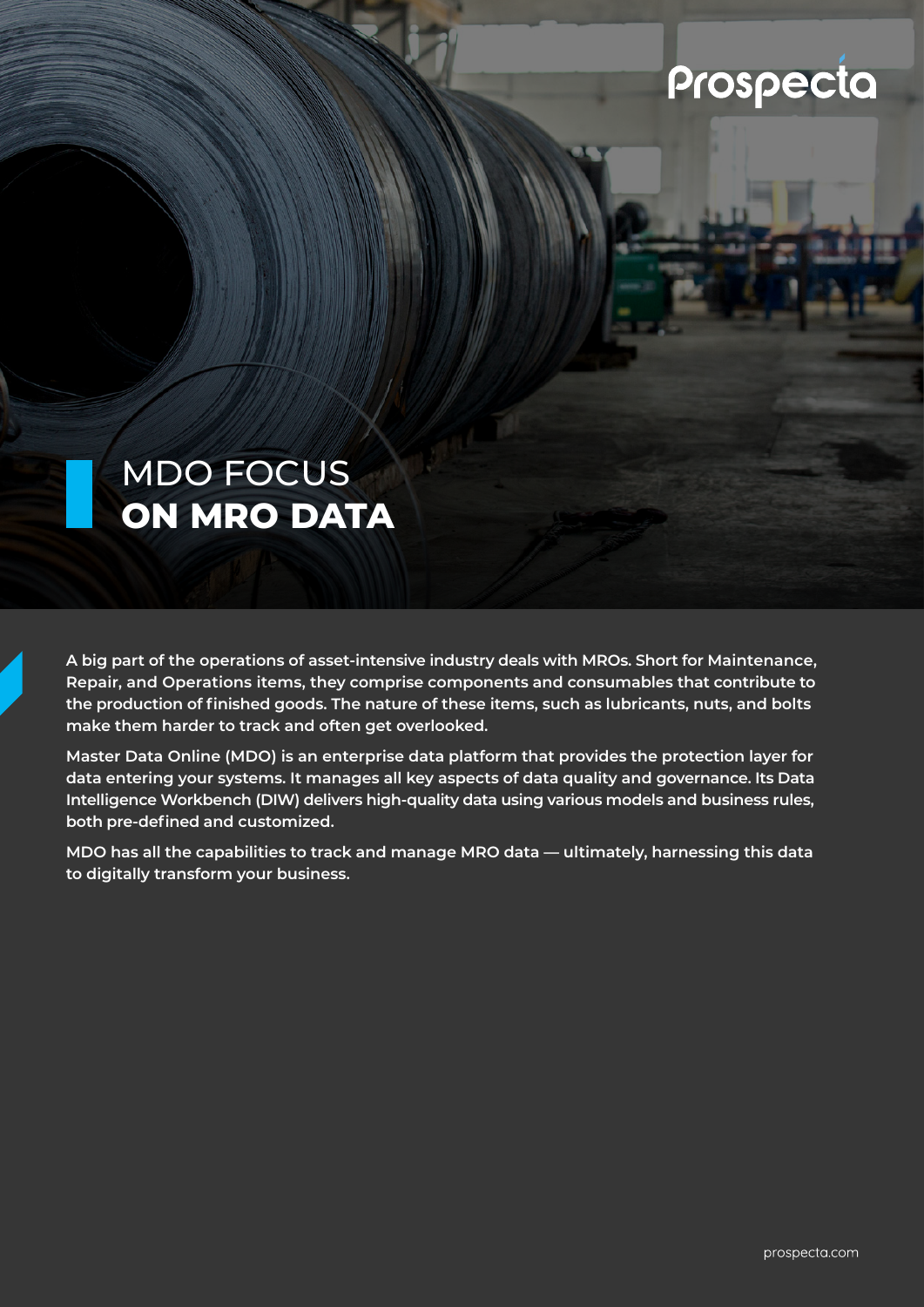#### MDO FOCUS **ON MRO DATA**

# mdo

#### **MRO Data Challenges**

- No framework and governance for MRO creation
	- □ Duplicate entries become inevitable, leading to duplicate stock in inventory.
	- □ Rampant PO free-text entries, leading to unmanaged spending and "squirrel stores".
- No end-to-end visibility and analytics
	- □ Hard to do supply chain planning. Unplanned purchasing and maintenance become the norms.
	- □ Not able to leverage complete data to negotiate the best deals with OEM suppliers.
- No automation
	- □ Corresponding contract and supplier data don't get updated with MRO data changes — risks of misinformation.
- No data ownership
	- □ Data quality isn't guaranteed, nobody trusts data, leading to manual work behind the scenes.

These challenges can impede your organization's strategic initiatives of cost savings, productivity, and efficiency.

#### **MDO Approach for MRO Data**

- Analyze and Qualify
	- □ Analyze data in both Material Master and PO Free Text.
	- □ Qualify data that needs to be catalogued (e.g. high-criticality spares to be in inventory).
- Spec Library and Standards
	- □ Define the standards based on the industry and application of the materials. The Spec Library becomes the key mandate to catalog MROs, used to generate descriptions as opposed to free-text inputs.
- Cleanse and Enrich
	- □ Enrich the standardized MRO data with industryrelevant descriptions and attributes using AI and ML for part descriptions and manufacturer numbers.
- Master Data Governance
	- □ Deliver complete Material Master covering supplier, maintenance, and plant details.
	- □ Establish governance models and roles, flexible to evolve over time.

The first three steps apply to existing data while the fourth step involves on-going governance to both existing and incoming data.